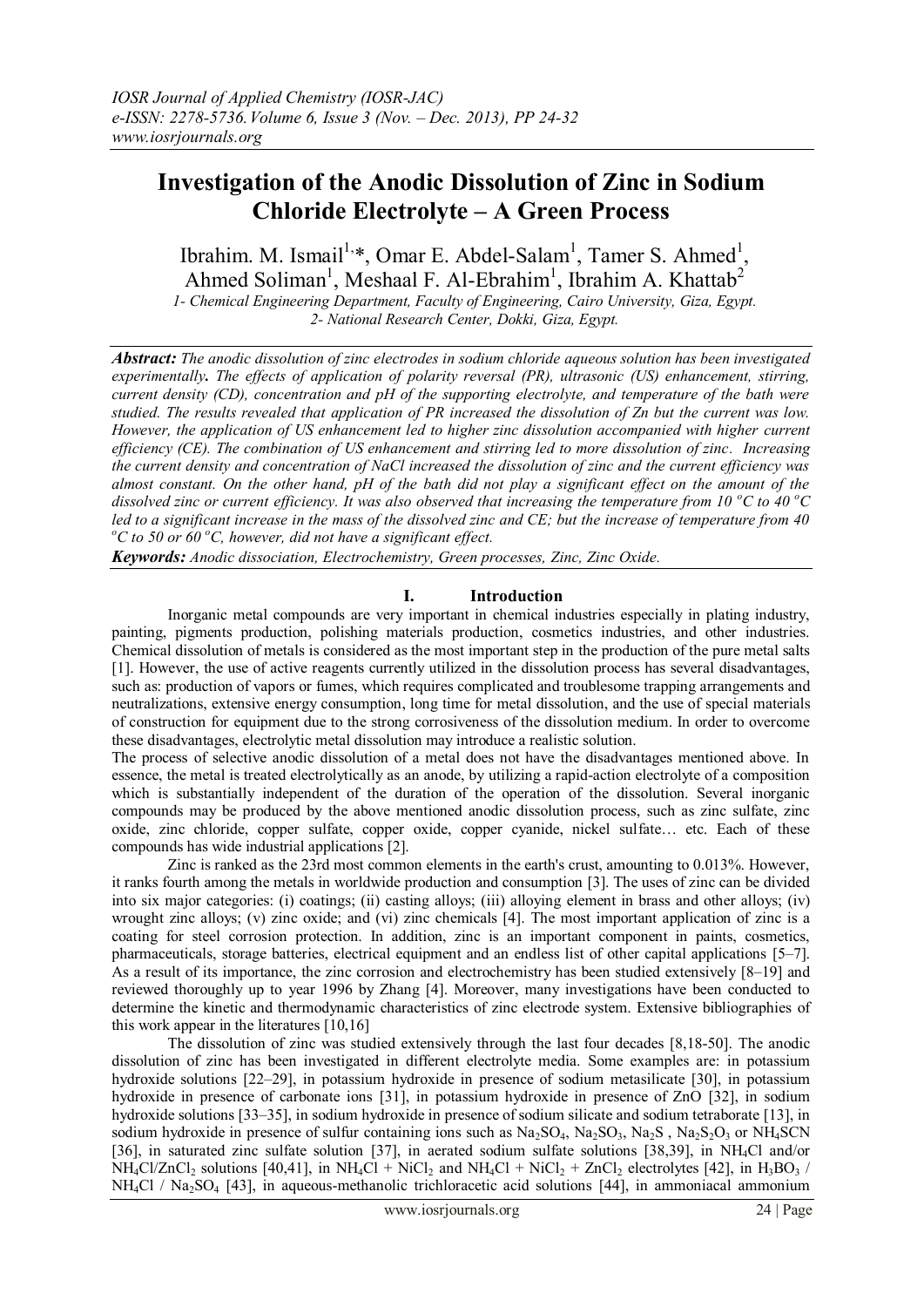chloride system [45], in potassium nitrate solution [46], in aqueous salt solutions such as Cl<sup>−</sup>, Br<sup>−</sup>, I<sup>−</sup>, Ac<sup>−</sup>,  $SO_4^2$ <sup>-</sup> and NO<sub>3</sub><sup>-</sup> [47], in sulfamic acid-formamide solution [48], in EDTA solution [49], in sodium borate solutions with or without Na<sub>2</sub>SO<sub>4</sub>, Na<sub>2</sub>S<sub>2</sub>O<sub>3</sub> or Na<sub>2</sub>S as aggressive agents [50], solutions saturated in with carbon dioxide under elevated pressure [51], and even in tap water [52].

The corrosion and electrochemical studies of zinc dissolution in sodium chloride solutions has been investigated in the literatures  $[14,17-19]$ . For  $pH > 12$ , a passive layer composed of zinc hydroxide and/or zinc oxide is formed on the surface of the zinc sample [19]. In an aerated acidic NaCl solution, the complexity of the layer formed on zinc sample exposed to NaCl media makes the corrosion mechanism of zinc difficult to be understood. It forms a complex layer composed from zinc oxide, zinc hydroxide and zinc hydroxide chloride or simonkolleite;  $Zn_5(OH)_8Cl_2.2H_2O$ . The zinc hydroxide chloride and zinc oxide are the dominant corrosion products [53]. In ambient CO<sub>2</sub> levels, zinc hydroxide carbonate or hydrozincite;  $(Zn_5(OH)_6(CO_3)_2, H2O$  were additionally observed [54], with the major compounds being zinc hydroxide chloride and zinc hydroxide carbonate [55].

On the other hand, the chemical applications of ultrasound (US), "sonochemistry", has become an exciting new field of research during the past decades [56]. Moreover, the application of US in electrolytic cell has been reported to help in depassivation of the electrodes with a huge effect on the mass transport at the electrode surface [57].

In order to design an industrial unit or even a pilot unit for the electrolytic production of zinc compounds, the operating conditions of the electrolytic anodic dissolution of the zinc metal sources of these compounds have to be thoroughly investigated. In this paper, the effects of the application of US and polarity reversal (PR) and other operating parameters such as current density, concentration of electrolyte, pH, temperature, and stirring on the anodic dissolution of zinc in NaCl are presented.

## **II. Experimental**

### **2.1 Surface pretreatment**

All chemicals used in surface treatment were of analytically pure grades. Six operations were carried out on the surface of zinc substrate. These operations were: mechanical polishing with two different sand papers down to 4/0 grade, degreasing with solvent, degreasing with alkali solution, pickling, and chemical polishing. These operations were done in order to obtain high smooth surface free from oil, grease and scales and to avoid defects such as peeling, blistering, or poor distribution of the metal on the surface of the electrode. To remove grease, oils, waxes and fats introduced to the metal either from fabrication, stamping, pressing, or polishing, degreasing was done by using solvent cleaners and alkali soaking cleaners. Degreasing with solvent was accomplished using acetone, which possesses all the requirements necessary to ideal degreasing practices because of its ease of application and its great penetrating power. As for alkali soaking, a cleaner solution consisting of sodium hydroxide 50 g/l, sodium carbonate 20 g/l, trisodium phosphate 20 g/l, and sulfonic acid 2 g/l dissolved in bi-distilled. Degreasing was assured by washing the metal with water where, the presence of a continuous unbroken film of water over the zinc substrate indicates the complete removal of greases.

To remove oxides and scales, the zinc substrate was pickled with a solution consisting of 400 g/l nitric acid and 5 g/l hydrofluoric acid in bi-distilled water. Finally, to ensure smooth surface, the zinc substrates were chemically polished by immersing the substrates in 100g/l oxalic acid solution and were allowed to boil for 5 minutes.

### **2.2 Preparation of electrolyte solution**

All materials used in the electrolyte preparation for the anodic dissolution of zinc metal were of analytical grade chemicals. The sodium chloride supporting electrolyte was weighed and dissolved in bidistilled water to the desired concentration and then pH adjustment was carried out to make the solution ready for the electrolysis process. Hydrochloric acid and sodium hydroxide were used for the pH adjustment. Zinc metal for the dissolution process was of high purity of 99.99%. This zinc was imported from Germany.

## **2.3 Experimental setup**

Fig. (1) shows the inside details of the electrolytic cell.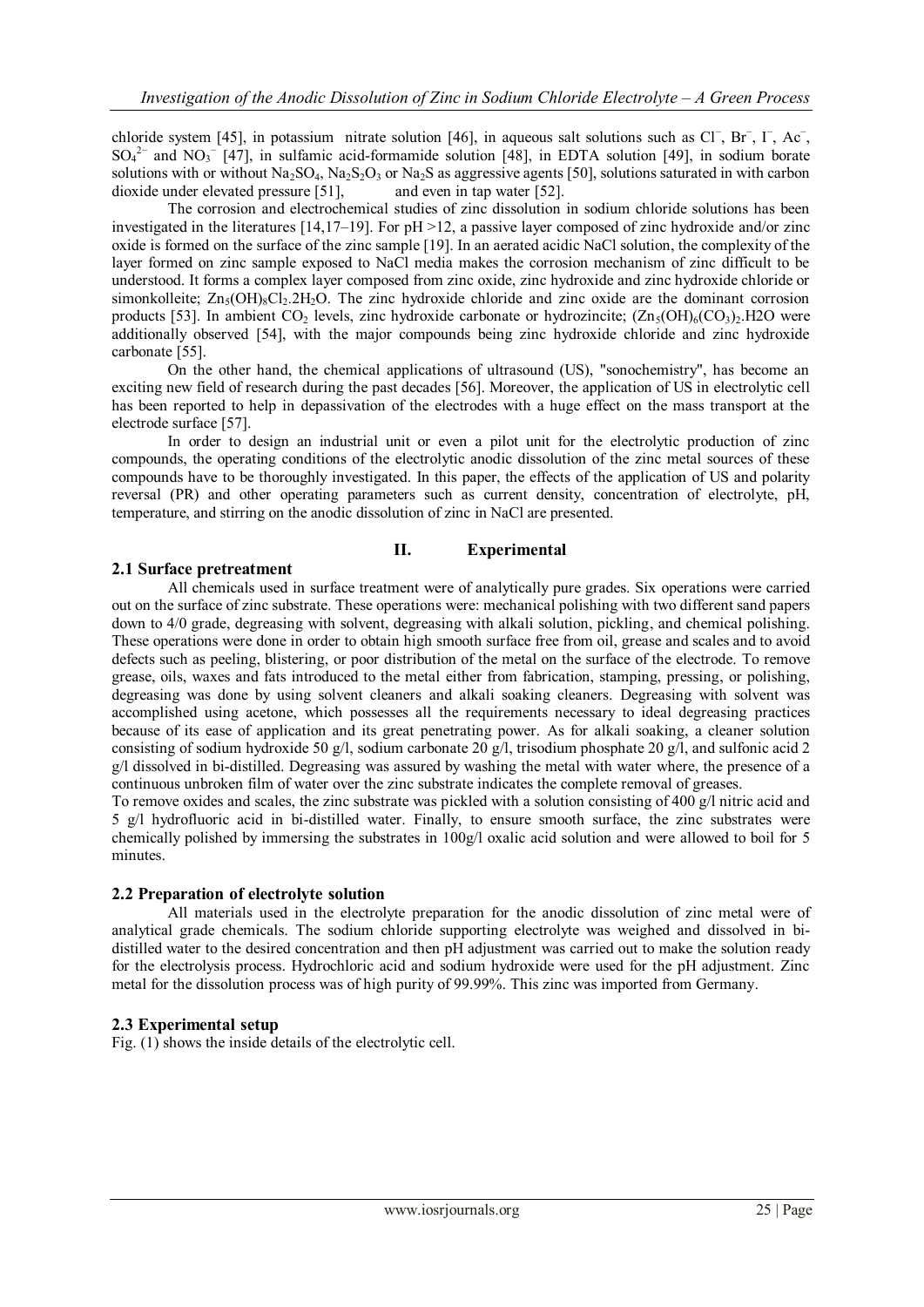

Fig. (1): Details of the experimental setup for the anodic dissolution of zinc. 1- Polarity reverser, 2- Zinc anode, 3- Supporting electrolyte, 4- Mechanical stirrer, 5- Zinc cathode, 6- Source of ultrasonic waves, 7- Water bath, 8- Glass container, 9- D.C. power supply.

The setup consisted of:

- D.C. power supply: A regulated D. C. power source (Lodestar 8203) capable to supply up to 10 A and 30 V was used to supply electric power. During each experiment the current could be kept constant by manual regulation.
- Mechanical stirrer: had a fixed speed of 200 rpm.
- Polarity reversal: a back-switch polarity reversal piece used to reverse electrode polarity during the electrolysis process. The reversal time was adjusted manually.
- pH meter: (type HI 8417 made by HANNA Instruments) of a resolution 0.01 was used to measure the pH of the electrolyte solution.

# **2.4 Experimental procedure**

The electrolysis cell was cleaned, washed and filled with the electrolyte to the desired level to ensure complete submerge of the electrodes. In this cell, zinc substrate was used as anode. During some experiments the direct current pathway was reversed to the opposite direction and consequently the cathode was made of zinc metal. The reversal of the polarity was expected to help in the prevention of the formation of a passive film on the surface of the anode. In addition, the use of US was expected to repel off the formed passive layer to the bulk of the solution. All of the above may minimize the current drop and maintain the current efficiency of the zinc dissolution as high as possible. The zinc substrate was weighed before and after each dissolution experiment and from the weight difference the weight of the dissolved zinc metal was determined.

# **III. Results and Discussion**

# **3.1 Anodic dissolution of Zn without the application of PR, US or stirring**

Fig. (2) shows the change of the current passing in the cell at a potential of 2.8 V without the application of US, PR or stirring. The electrolyte consisted of 90  $g/dm^3$  ( $\sim$ 1.5 mole/L) sodium chloride solution. The pH was adjusted using sodium hydroxide to value of 13. The time of electrolysis was 120 minutes.The average current passing through the cell was calculated, from the area under the curve divided by 120 minutes, as 0.436 A. The dissolved Zn was 1.0634 g, and the current efficiency (CE) was 99.94%. The high CE may be attributed to the small value of the average current passing at this potential, and the dissolution was significant at the early period after the application of potential. After this effective period, the passing current decreased due to the formation of the passive layer on the surface of the anode.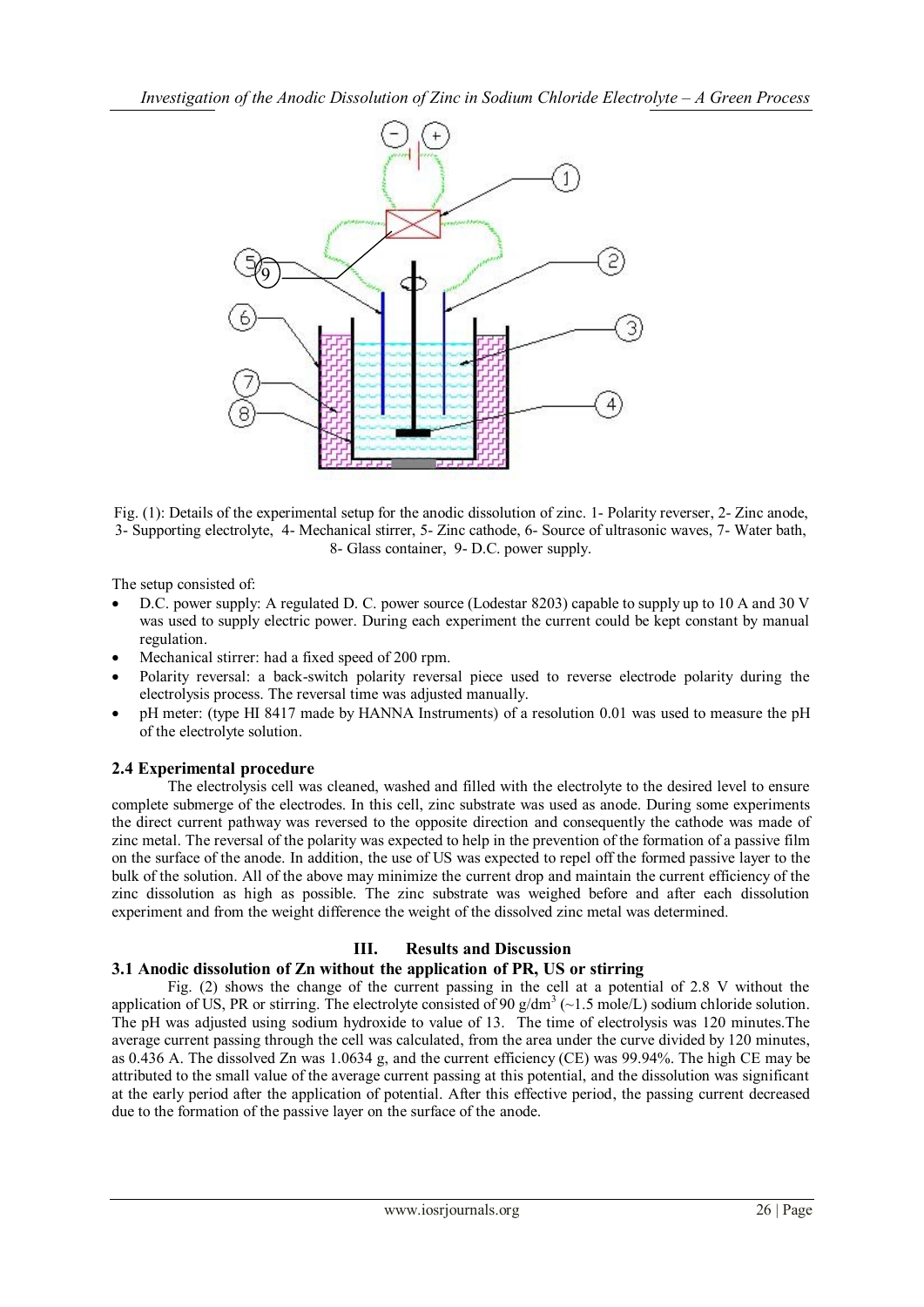

Fig. (2): Current versus time under the following conditions: -Applied potential: 2.8 V, pH: 13, NaCl conc.: 90  $g/dm<sup>3</sup>$ , Initial temp.: 25<sup>o</sup>C No application of U.S., **D.** -No application of US, PR, or stirring

This layer was ZnO only as indicated by the results of X-Ray Diffraction (XRD). The analysis is shown in Table (1). No trace of zinc hydroxide chloride was observed from the XRD data for the current passivation layer. Usually in the literature, for alkaline solutions, the passivation layer consists predominately of zinc hydroxide chloride or zinc oxide [19,53].

| Observed d- | Reference d- | Phase |  |
|-------------|--------------|-------|--|
| spacing     | spacing      |       |  |
| 2.81906     | 2.8144       | ZnO   |  |
| 2.60635     | 2.6033       | ZnO   |  |
| 2.47825     | 2.490        | ZnO   |  |
| 1.91309     | 1.9051       | ZnO   |  |
| 1.62629     | 1.6208       | ZnO   |  |
| 1.4786      | 1.4723       | ZnO   |  |
| 1.37968     | 1.3745       | ZnO   |  |
| 1.35911     | 1.3549       | ZnO   |  |

Table (1): XRD analysis of the white material formed in the cell

# **3.2 Effects of simultaneous application of PR, US and stirring**

In Table (2), the effects of simultaneous application of PR, US and stirring on the dissolved zinc and CE are presented. These effects, especially using US, help in minimizing the effect of passivation [57]. In all experiments, the operating parameters were kept the same as indicated in the title of the table.

Table (2): Effects of simultaneous application of PR, US and stirring

Operating conditions: - Applied voltage =  $2.8 \text{ V}$  - NaCl conc. =  $90 \text{ g/l}$ <br>-  $pH = 13$  - Initial temp =  $25 \text{ }^{\circ}\text{C}$ - Initial temp.  $= 25$ <sup>T</sup>C

| Mode of operation              | Dissolved Zn, g | Average    | Current    |
|--------------------------------|-----------------|------------|------------|
|                                |                 | current, A | efficiency |
| -No US, PR or stirring         | 1.0634          | 0.43625    | 99.94%     |
| -No US or stirring             | 1.7425          | 1.349      | 52.936%    |
| - use of PR every 2 min.       |                 |            |            |
| - No stirring or PR            | 3.606           | 1.5741     | 93.92%     |
| - Use of US                    |                 |            |            |
| - No stirring - Use of US $\&$ | 2.4279          | 1.7017     | 58.497%    |
| PR every 2 min.                |                 |            |            |
| - No PR                        | 3.929           | 1.616      | 99.68%     |
| - Use of US $&$ stirring       |                 |            |            |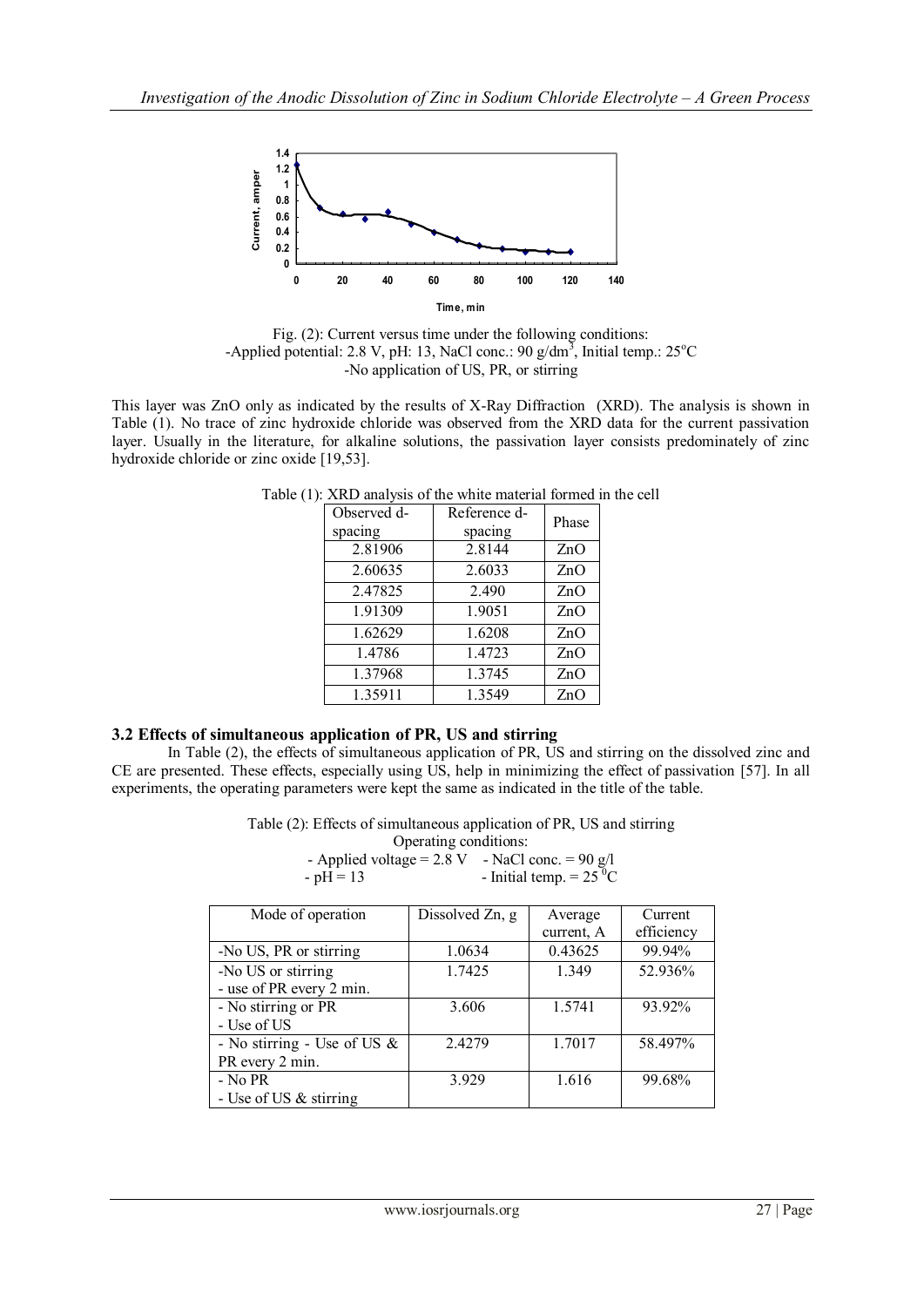When the polarity was reversed every 2 minutes, without the application of US enhancement or stirring, the mass of dissolved zinc was 1.7425 g and the average current was 1.349 A. Clearly, the application of polarity reversal led to more dissolution of zinc as the passing current was not steadily decreased as in the case of fig. (2). This might be due to the smaller thickness of the solid layer formed at the surface of the anode by the effect of polarity reversal. However, the color of produced solid was slightly darker than the color of the solid produced in the run of fig. (2).

At the end of the experiment, it was observed that, a black layer was formed at the surface of the cathode. The formation of this black layer on zinc electrode was also reported by Cachet et al [39]. When this layer was peeled off the cathode and left for some time in the atmospheric air, it was turned to light grey color. The result of XRD analysis of this grey powder shown in Table (3) indicated the presence of free zinc metal and zinc oxide. The existence of zinc with zinc oxide was also observed by other investigator [58]. The CE was unexpectedly low and had a value of 52.94%. This low CE may be attributed to the fact that there was a time lag between the commencement of polarity reversal and the recommencement of the dissolution process. During this time lag no gases were observed to evolve at the cathode.

| Observed d-spacing | Reference d-spacing | Phase          |
|--------------------|---------------------|----------------|
| 2.81443            | 2.8144              | ZnO            |
| 2.60151            | 2.6033              | ZnO            |
| 2.47558            | 2.473               | Zn             |
| 2.09004            | 2.091               | Zn             |
| 1.91084            | 1.9111              | ZnO            |
| 1.62588            | 1.6249              | ZnO            |
| 1.47885            | 1.4772              | ZnO            |
| 1.3786             | 1.3784              | ZnO            |
| 1.36096            | 1.342               | Z <sub>n</sub> |

Table (3): XRD analysis of the grey layer formed at the cathode

When US enhancement was only applied at the same operating conditions, the average current was 1.574 A, the dissolved Zn was 3.606 g, and the CE was 93.92%. It was observed that at the end of the experiment the temperature of the bath increased to about 55  $\rm{^0C}$  in spite the initial temperature was about 25  $\rm{^0C}$ . Hence, the application of ultrasonic enhancement led to higher zinc dissolution accompanied with higher CE. Both US and PR every 2 minutes were applied while other operating parameters were kept constant. The average current was estimated as 1.702 A, dissolved Zn was 2.4279 g, and the CE was 58.497%. This indicates that the application of PR had a drawback effect on the dissolution process of Zn. This drawback effect may be a result of the time elapsed before the reaction got started after the reversing of polarity. It may be deduced that PR is not advantageous when used alone or when combined with US.

Finally, during the application of the combination of US and stirring, the average current was 1.616 A, dissolved Zn was 3.929 g, and the CE was 99.68. However the powder was not as white as, for instance, the powder produced in the experiment of Fig. (2). The rise in the temperature of the bath during the run of the experiment was also observed.

### **3.3 Effect of Current Density (CD)**

Fig. (3) indicates that the mass of the dissolved zinc is increasing with the increase in CD. It was not possible to increase CD beyond the largest value shown in the graph due to a limitation imposed by the power supply. Fig. (4), however, indicates that no significant increase of CE was observed with the increase in CD under the conditions of Fig. (3). The CE is sufficiently high enough to confirm that most of the electricity was used to dissolve zinc.



Fig. (3): Effect of current density on anodic dissolution of zinc under below conditions:

- Application of US and stirring - Cathode is made of stainless steel

- NaCl concentration = 90 g/l - Starting temperature =  $25 \,^0C$  - pH = 13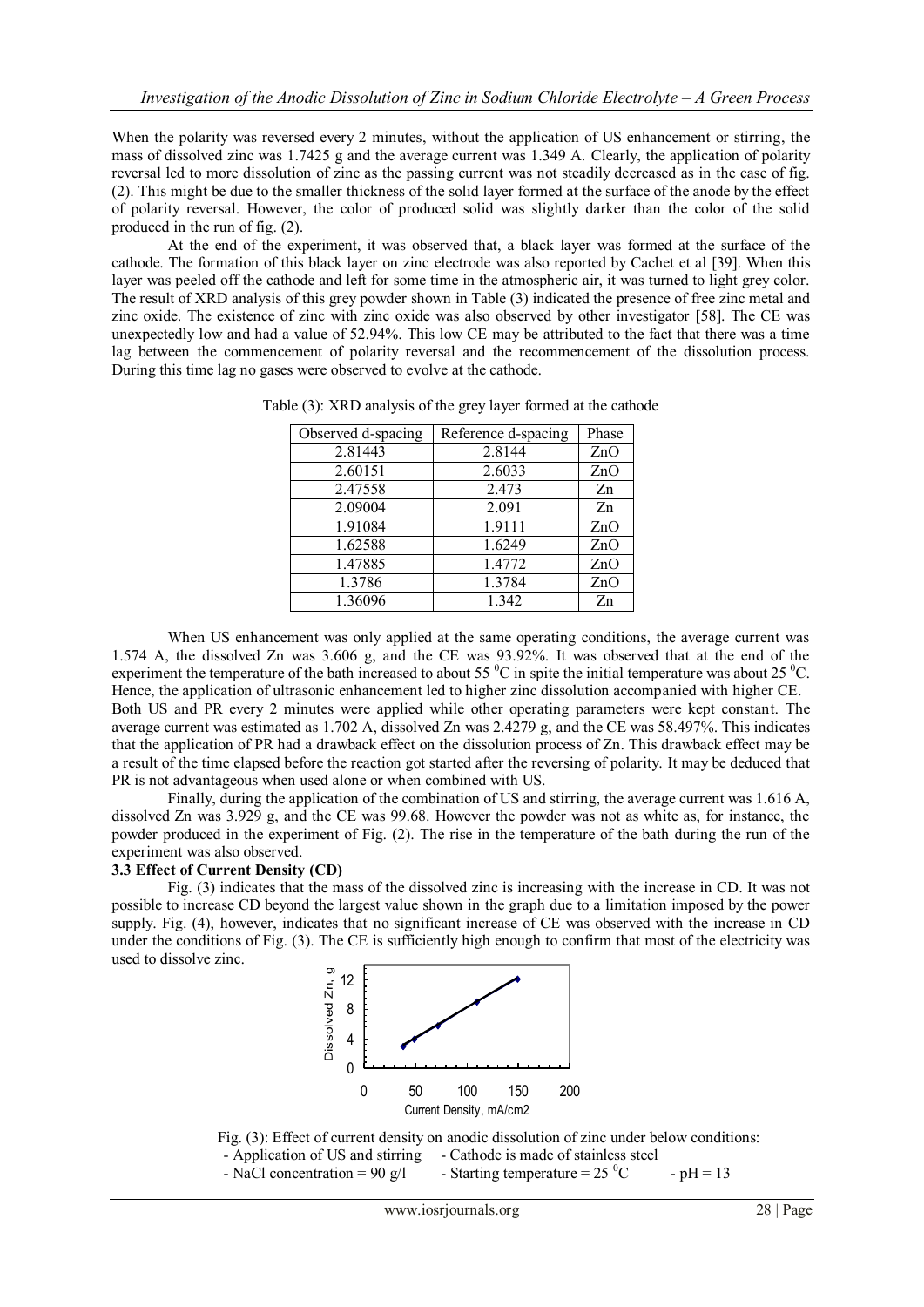

Fig. (4): Effect of current density on current efficiency

#### **- Application of U.S. and stirring - Ph = 13** 3.4 Effect of supporting electrolyte concentration

Fig. (5) and Fig. (6) illustrate the effect of concentration of supporting electrolyte on the amount of dissolved Zinc and CE, respectively. The experiments were performed under the following conditions: application of US, stainless steel cathode,  $pH = 13$ , starting applied potential = 5.5 V, and starting temperature = 25 °C. The amount of dissolved zinc, as shown in fig. (5), increased as the concentration of NaCl was increased from 30-150 g/dm<sup>3</sup>. This may be a result of the increased concentration of chloride ions, which are aggressive ions to the passive layer formed at the anode surface, with respect to hydroxide ions that are inhibitive ions, i.e. lead to the formation of the passive layer [4,17]. Therefore at high concentration of chloride ions, the breakdown of the passive layer is easier and new surface of zinc anode was subjected to dissolution [17]. On the other hand the current efficiency was essentially the same and had a value around 98%, as shown in fig. (6). During these experiments it was observed that the passing current, i.e. the current density, increased with increasing concentration of the supporting electrolyte at the same applied potential. This may be a result of the increase in conductivity of the electrolyte with increasing the concentration of NaCl.



Fig. (5): Effect of the concentration of supporting electrolyte on anodic dissolution of zinc.



Fig. (6): Effect of NaCl concentration on CE.

### **3.5 Effect of pH of the bath**

In order to investigate the effect of pH of the bath on the dissolution of zinc, four experiments were performed. Values of the pH of the bath were 7, 9, 11, and 13, while the following operating conditions were kept constant: concentration of NaCl = 120 g/dm<sup>3</sup>, applied potential = 5.5V, application of US, stainless steel cathode, and time of electrolysis = 120 min**.**

Fig. (7) indicates that the dissolved zinc slightly decreased with increased pH of the bath. This decrease may be a result of the amphoteric nature of the produced ZnO. Fig. (8) shows that the current efficiency was almost constant with increased pH. These results indicates that pH of the bath did not play a significant effect on the amount of the dissolved zinc or current efficiency at the range of pH covered. This may be approved by consulting Pourbaix diagram of zinc; as at the pH value of 7, zinc oxide starts to form at a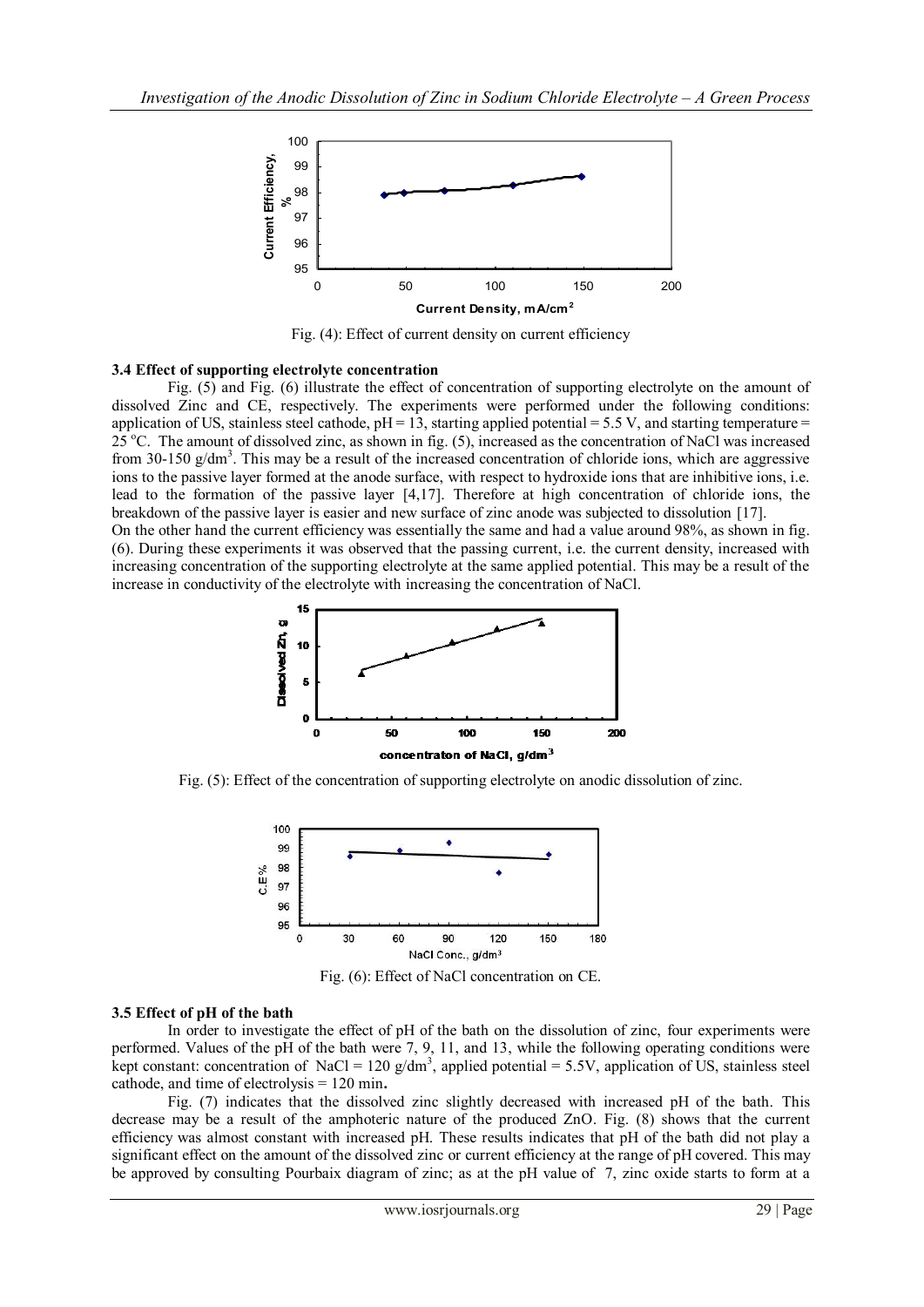potential of 0.8 V. The value of the potential, at which zinc oxide starts to form, decreases with increasing the pH. Since the following work was carried out at higher values of potential than 0.8 V, the effect of pH of the bath is minor.



Fig. (7): Effect of pH of the bath on the amount of zinc dissolved.



Fig. (8): Effect of pH of the bath on CE

#### **3.6 Effect of Solution Temperature**

During the performance of experiments with the application of US waves, it was observed that at the end of an experiment the temperature of the electrolyte raised to a higher value than the starting temperature, which was about 25 °C. The final temperature was about 55 °C when the applied voltage was 5.5 V. Therefore, it was necessary to investigate the effect of the temperature of the bath on anodic dissolution of zinc without the application of US waves.

The electrolytic cell was placed in a water bath and the temperature was adjusted either by heating or cooling. Cooling was done by adding ice and the temperature was closely monitored. Fig. (9) and Fig. (10) indicate that both the amount of dissolved zinc and CE increased with increasing temperature with the larger effect is on the mass of dissolved zinc. Increasing the temperature from 10  $\degree$ C to 40  $\degree$ C led to a significant increase in the mass of the dissolved zinc; but the increase of temperature from 40 to 60  $^{\circ}$ C, however, did not have a significant effect. This could be attributed to gas passivation.



Fig. (9): Effect of temperature on dissolved zinc.



Fig. (10): Effect of temperature on CE.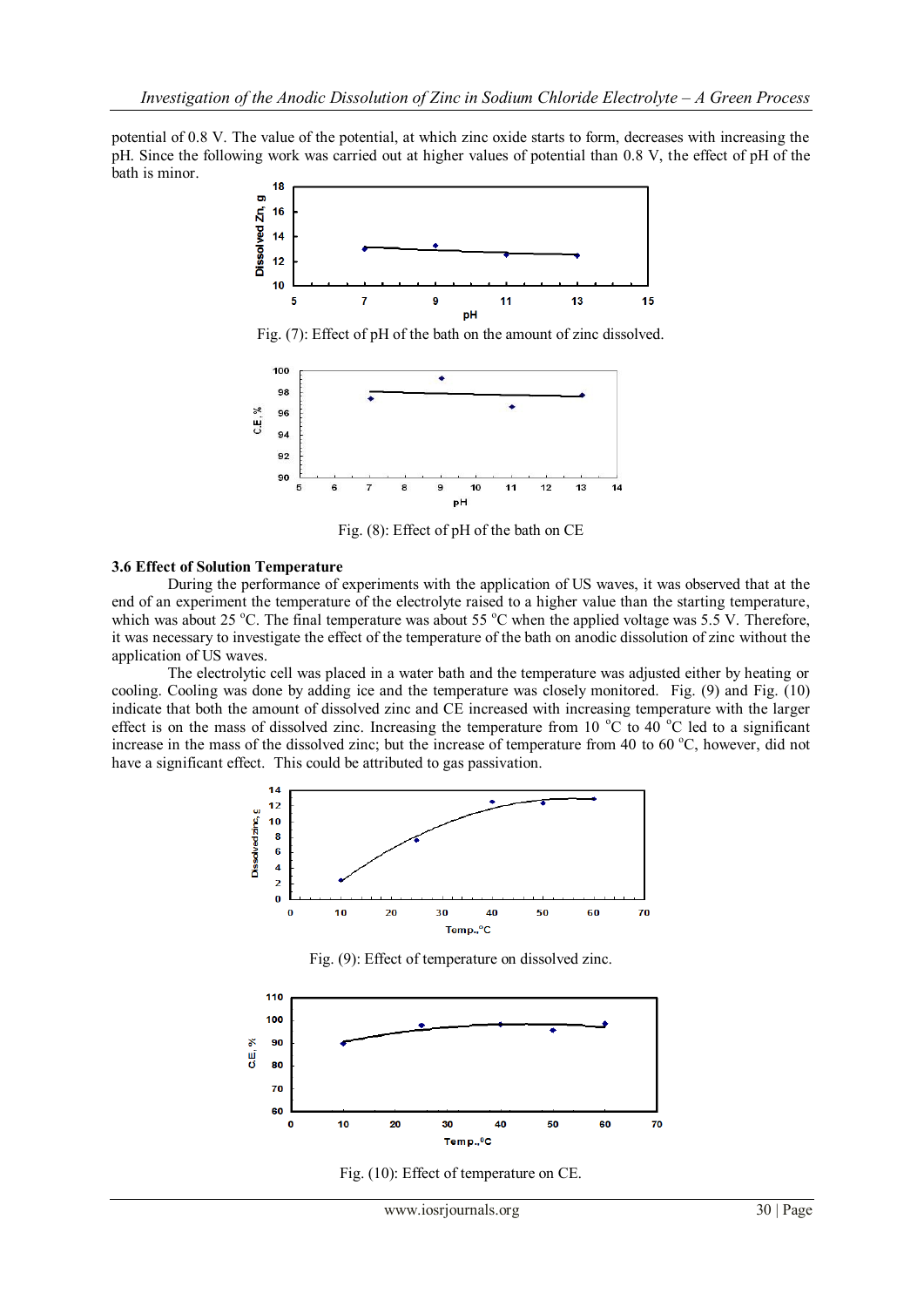#### **IV. Conclusions**

- 1. The application of polarity reversal led to more dissolution of zinc but the current efficiency was low.
- **2.** The application of ultrasonic enhancement led to higher zinc dissolution accompanied with higher CE
- 3. The combination of ultrasonic enhancement and stirring led to more dissolution of zinc.
- 4. Increasing the current density increased the dissolution of zinc and the current efficiency was almost constant.
- 5. Increasing concentration of NaCl increased the dissolution of zinc, the current efficiency was almost constant.
- 6. pH of the bath did not play a significant effect on the amount of the dissolved zinc or current efficiency
- 7. Increasing the temperature from 10  $^{\circ}$ C to 40  $^{\circ}$ C led to a significant increase in the mass of the dissolved zinc and CE; however, the increase of temperature from 40  $\degree$ C to 60  $\degree$ C did not have a significant effect.

#### **References**

- [1] K.H. Buchel, H.-H. Moretto, P. Woditsch, *Industrial Inorganic Chemistry* (WILEY-VCH, 2000).
- [2] P. Patnaik, *Handbook of Inorganic Chemicals* (McGraw Hill, 2003).
- [3] K.H.J. Buschow, R. Cahn, M. Flemings, B. Ilschner, E. Kramer, S. Mahajan, et al., *Encyclopedia of materials science and technology* (New Yourk: Vol. 7, Pergamon Press, 2001).
- [4] X. Zhang, Gregory, *Corrosion and electrochemistry of zinc* (New York: Plenum Press, 1996).
- [5] F.C. Porter, *Zinc Handbook: properties, processing, and use in design* (New York: Marcel Dekker, 1991).
- [6] M. Murphy, Zinc and zinc alloys*, Metal Finishing*, *94* ,1996, 26–27.
- [7] M. Murphy, Zinc and zinc alloys*, Metal Finishing*, *95* ,1997, 28.
- [8] E.E. Abd El Aal, Passivity and passivity breakdown of zinc anode in sulphate solutions*, Anti-Corrosion Methods and Materials*, *46* ,1999, 349–357.
- [9] S.S. Abd El Rehim, E.E. Foad El-Sherbini, M.A. Amin, Pitting corrosion of zinc in alkaline medium by thiocyanate ions*, Journal of Electroanalytical Chemistry*, *560* ,2003, 175–182.
- [10] R.D. Armstrong, M.F. Bell, The electrochemical behaviour of zinc in alkaline solution, in: H.R. Thirsk (Ed.), *Electrochemistry*,(london: The Royal Society of Chemistry, 1974) 1–17.
- [11] A. Besseyrias, F. Dalard, J.J. Rameau, H. Baudin, Electrochemical behaviour of zinc-iron intermetallic compounds in an aqueous solution containing NaCl and ZnSO4*, Corrosion Science, 39,* 1997, 1883–1896.
- [12] M. Bounoughaz, E. Salhi, K. Benzine, E. Ghali, F. Dalard, A comparative study of the electrochemical behaviour of Algerian zinc and a zinc from a commercial sacrificial anode*, Journal of Materials Science*, *38* ,2003, 1139–1145.
- [13] N. Diomidis, J.P. Celis, Anodic Film Formation on Zinc in Alkaline Electrolytes Containing Silicate and Tetraborate Ions*, Journal of The Electrochemical Society*, *154* ,2007, 711–718.
- [14] H.J. Flitt, D.P. Schweinsberg, Synthesis, matching and deconstruction of polarization curves for the active corrosion of zinc in aerated near-neutral NaCl solutions*, Corrosion Science*, *52* , 2010, 1905–1914.
- [15] E.E. Foad El Sherbini, S.S. Abd El Rehim, Pitting corrosion of zinc in Na2SO4 solutions and the effect of some inorganic inhibitors*, Corrosion Science*, *42* , 2000, 785–798.
- [16] J. McBreen, E.J. Cairns, The Zinc Electrode, in: H. Gerischer, C.W. Tobias (Eds.)*, Advances in Electrochemistry and Electrochemical Engineering*, (New York: John Wiley & Sons, 1978) 273.
- [17] W. Miao, I.S. Cole, A.K. Neufeld, S. Furman, Pitting Corrosion of Zn and Zn-Al Coated Steels in pH 2 to 12 NaCl Solutions*, Journal of The Electrochemical Society*, *154*, 2007, C7–C15.
- [18] M. Mouanga, P. Berçot, Comparison of corrosion behaviour of zinc in NaCl and in NaOH solutions, Part II: Electrochemical analyses*, Corrosion Science, 52* ,2010, 3993–4000.
- [19] M. Mouanga, P. Berçot, J.Y. Rauch, Comparison of corrosion behaviour of zinc in NaCl and in NaOH solutions. Part I: Corrosion layer characterization, *Corrosion Science, 52* ,2010, 3984–3992.
- [20] V.S. Muralidharan, K.S. Rajagopalan, Kinetics and mechanism of corrosion of zinc in sodium hydroxide solutions by steady-state and transient methods, *Journal of Electroanalytical Chemistry and Interfacial Electrochemistry, 94* ,1978, 21–36.
- [21] N.A. Hampson, G.A. Herdman, R. Taylor, Some kinetic and thermodynamic studies of the system Zn/Zn(II), OH-, *Journal of Electroanalytical Chemistry and Interfacial Electrochemistry, 25* ,1970, 9–18.
- [22] J.O. Bockris, Z. Nagy, A. Danjanovic, On the deposition and dissolution of zinc in alkaline solutions, *Journal of The Electrochemical Societ*y ,1972, 285–295.
- [23] I. Arise, Y. Fukunaka, F.R. McLarnon, Ionic Mass Transfer Accompanying Anodic Dissolution of Zinc in Alkaline Solution, *Journal of The Electrochemical Society, 153*, 2006, A69–A74.
- [24] M.W. Breiter, Anodic films and passivation of zinc in concentrated potassium hydroxide solution, *Electrochimica Acta, 16* ,1971, 1169–1178.
- [25] Y.-C. Chang, G. Prentice, A Model for the Anodic Dissolution of the Zinc Electrode in the Prepassive Region, *Journal of The Electrochemical Society, 136* ,1989, 3398–3403.
- [26] T.P. Dirkse, N.A. Hampson, The anodic behaviour of zinc in aqueous KOH solution--II. passivation experiments using linear sweep voltammetry, *Electrochimica Acta, 1*7 , 1972, 387–394.
- [27] T.P. Dirkse, N.A. Hampson, The anodic behaviour of zinc in Aqueous KOH Solution I. Passivation experiments at very high current densities, *Electrochimica Acta, 16* ,1971, 2049–2056.
- [28] J. Hendrikx, A. van der Putten, W. Visscher, E. Barendrecht, The electrodeposition and dissolution of zinc and amalgamated zinc in alkaline solutions, *Electrochimica Acta, 29* ,1984, 81–89.
- [29] S.-I. Pyun, J.-S. Bae, S.-Y. Park, J.-S. Kim, Z.-H. Lee, The anodic behaviour of hot-galvanized zinc layer in alkaline solution, *Corrosion Science, 36* , 1994, 827–835.
- [30] Y.-C. Chang, A kinetic model for the anodic dissolution of zinc in alkaline electrolyte with sodium metasilicate additions, *Electrochimica Acta, 41* ,1996, 2425–2432.